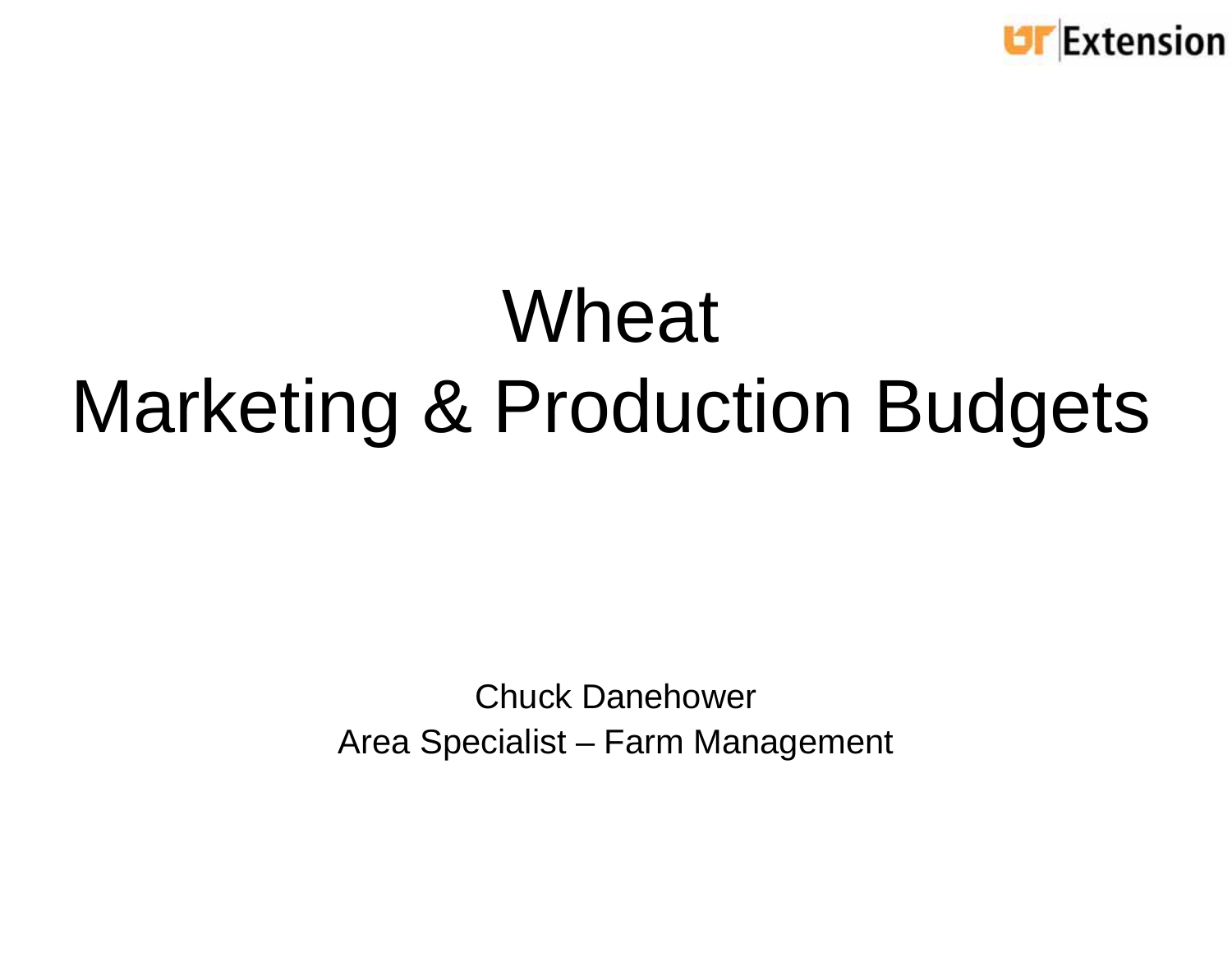





Record setting harvest was done in 2008, in Norton, Kansas 160 acres was harvested with 100 combines and several grain trucks in 10 minutes and 15 seconds. This record will be entered in the Guiness World. Proceeds of this crop is to be sent to a kids camp.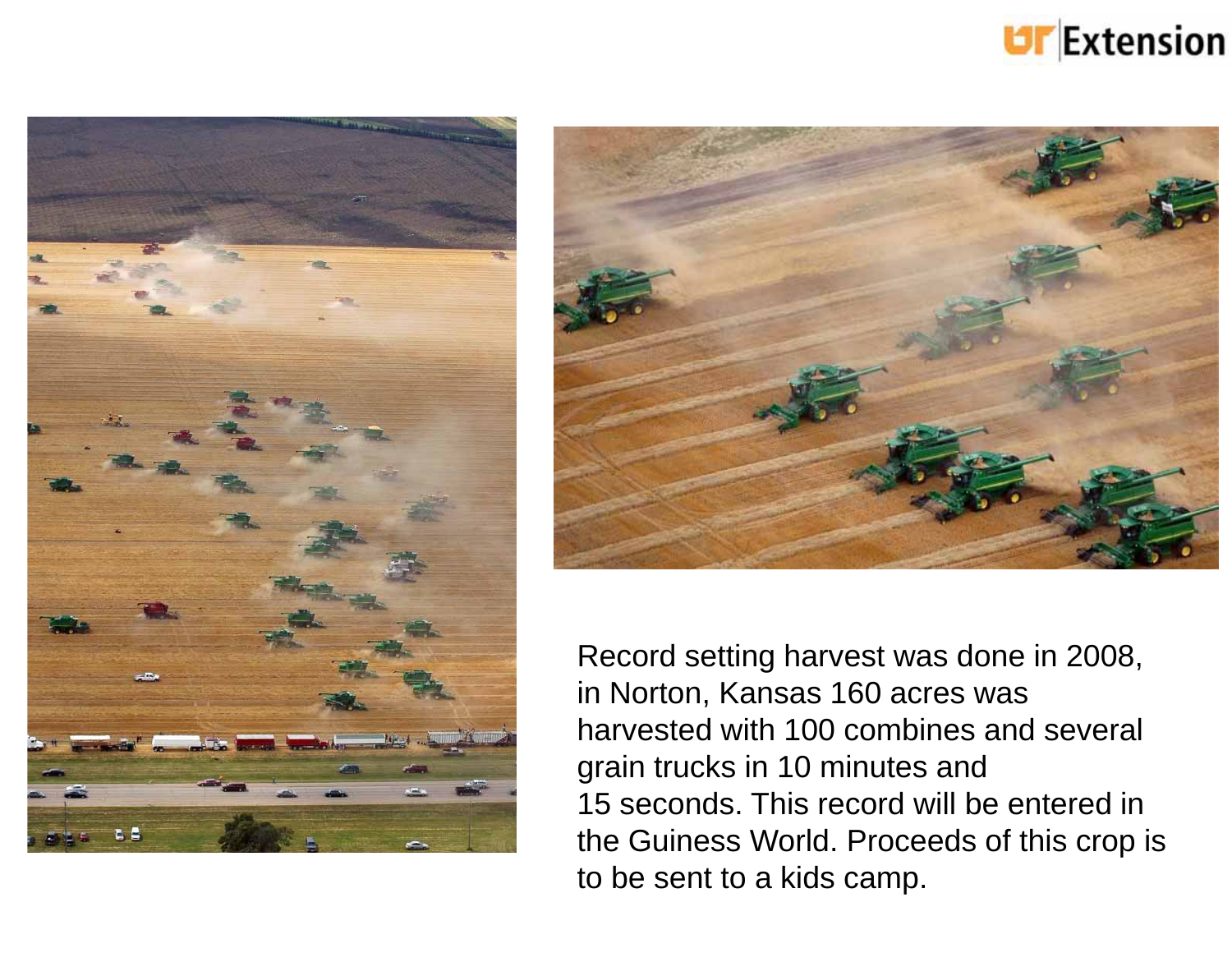

### 2009 Plans ?

• If you are thinking about Wheat you are starting your 2009 plan.

• If you have contracted any crops you have already started your 2009 plan.

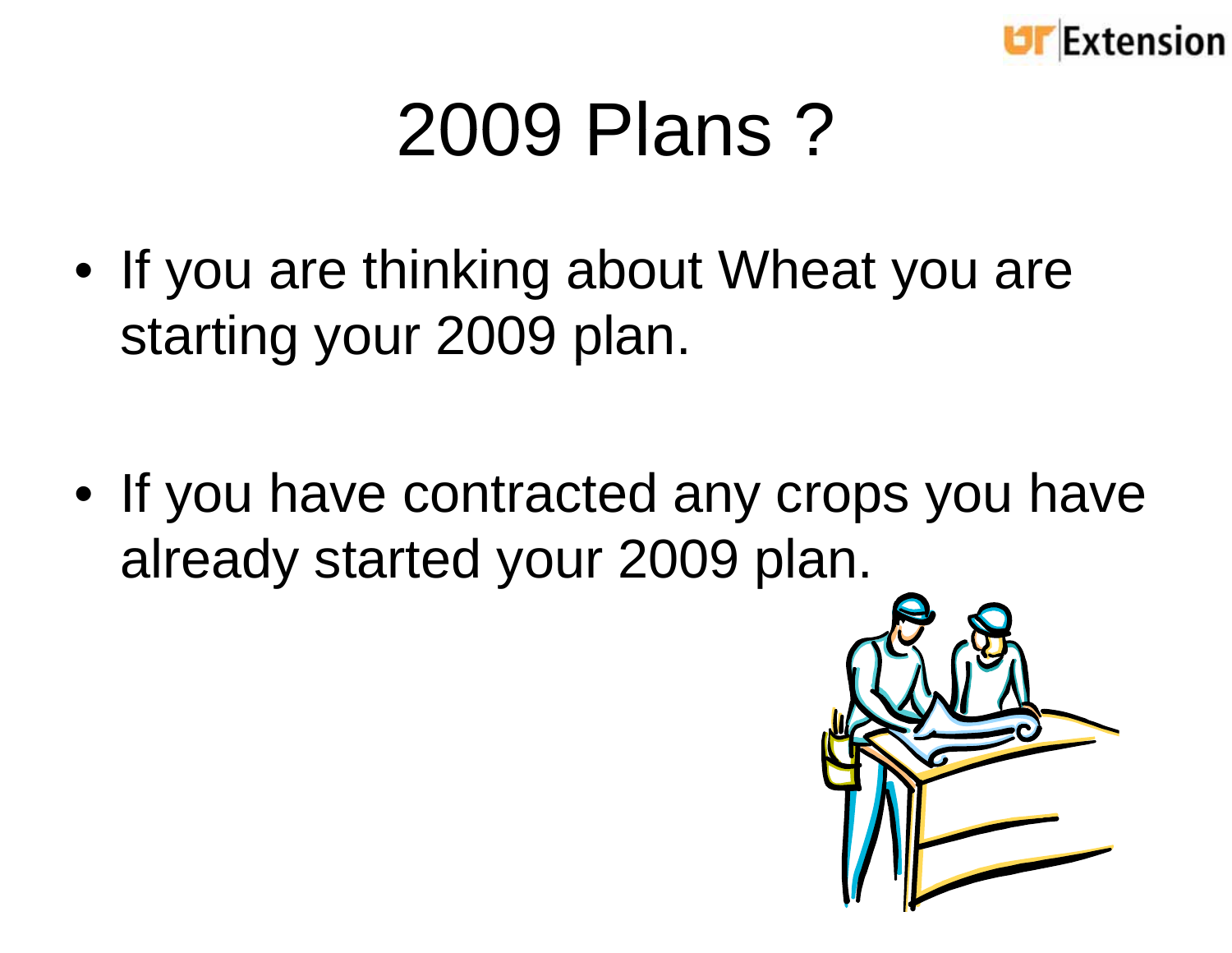#### **Extension Wheat Production, Ending Stocks, and Price, 1993-2008**

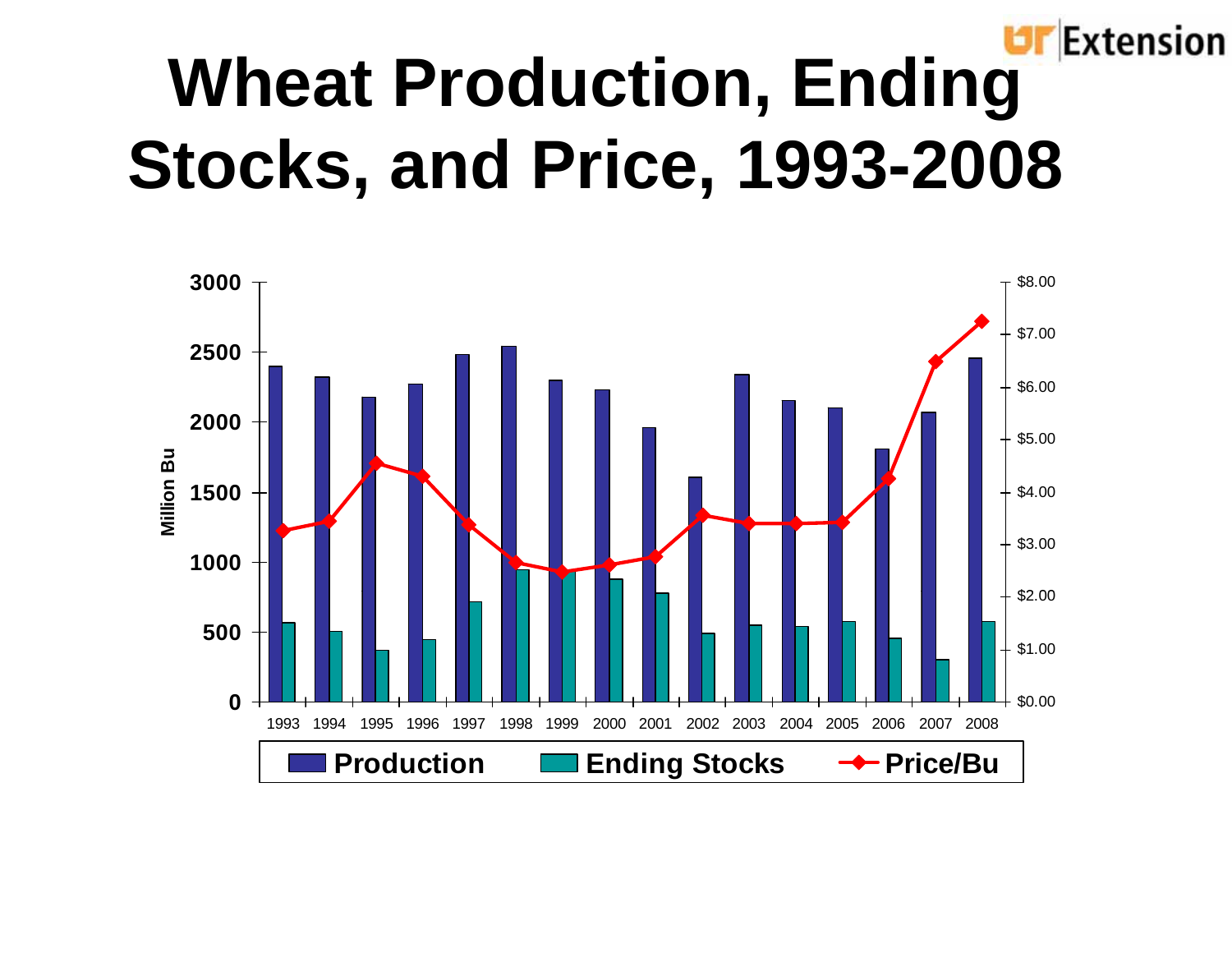#### Extension **U.S. Wheat Ending Stocks and Price, 1993-2008**

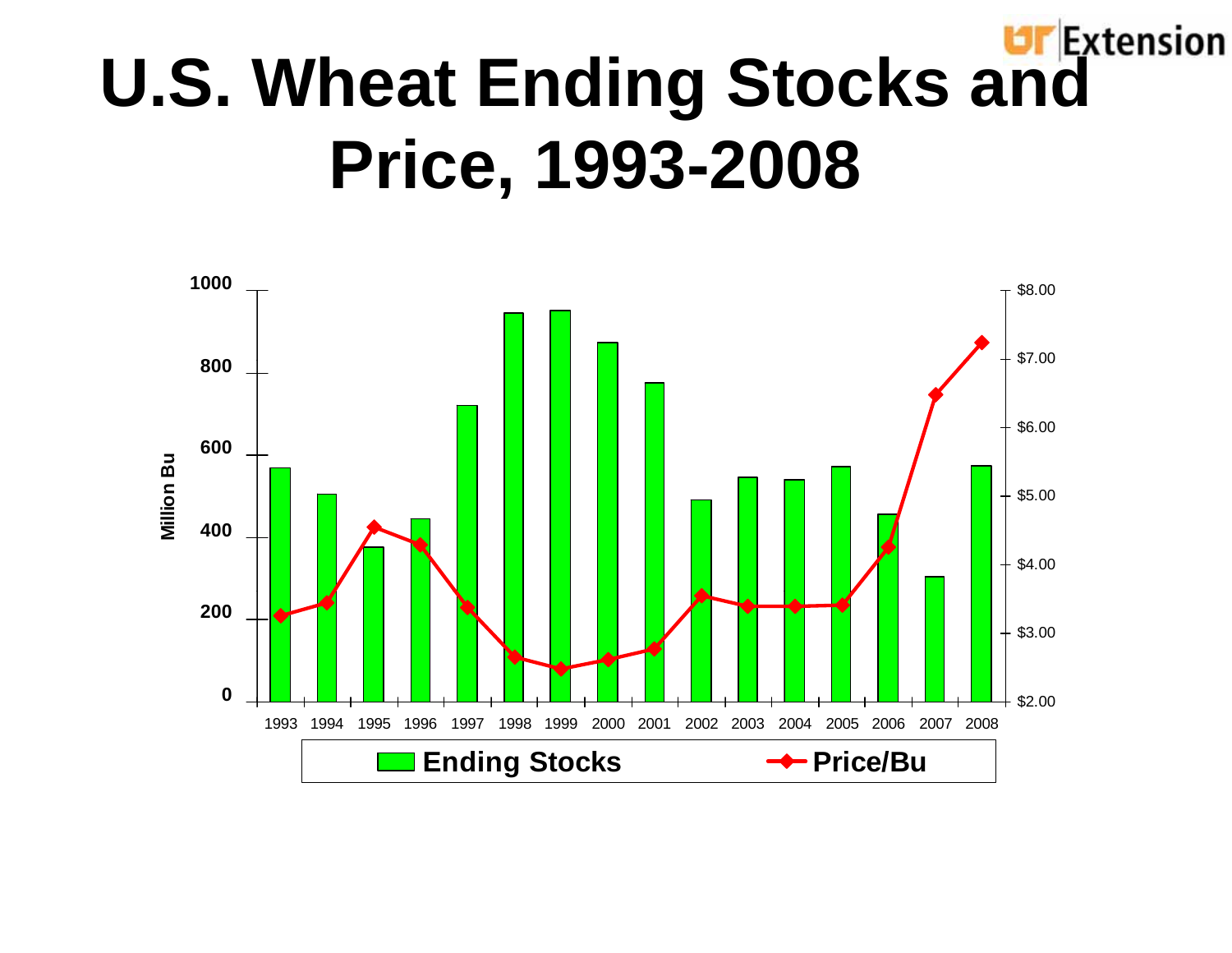#### **Extension U.S. & Foreign Wheat Ending Stocks, 1996-2008**

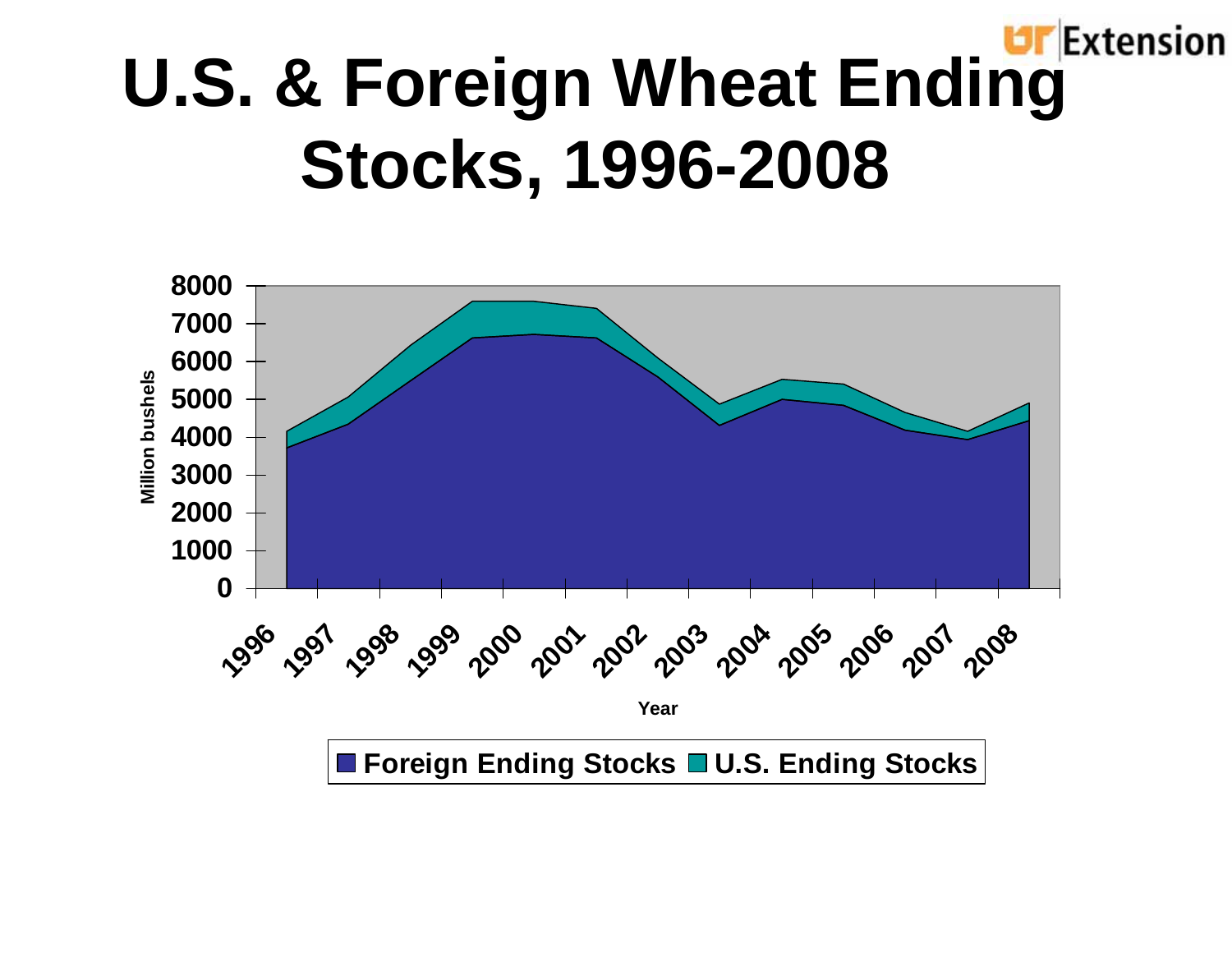

### **Supp y p l /Demand Comparison:2006-2008**

| Wheat                       | -Supply/Demand |         |         |
|-----------------------------|----------------|---------|---------|
|                             | 2006/07        | 2007/08 | 2008/09 |
| <b>Beginning Stocks(MB)</b> | 571            | 456     | 306     |
| Acres (MPA)                 | 57.3           | 60.4    | 63.5    |
| <b>Acres (MHA)</b>          | 46.8           | 51.0    | 56.6    |
| Yield                       | 38.7           | 40.5    | 43.5    |
| Supply(M. Bu)               | 2505           | 2631    | 2868    |
| Use:                        |                |         |         |
| Food                        | 934            | 950     | 960     |
| <b>Seed</b>                 | 81             | 88      | 84      |
| Feed                        | 125            | 30      | 250     |
| <b>Exports</b>              | 909            | 1267    | 1000    |
| <b>Ending Stocks</b>        | 456            | 306     | 574     |
| <b>Projected Price</b>      | \$4.26         | \$6.48  | \$6.50  |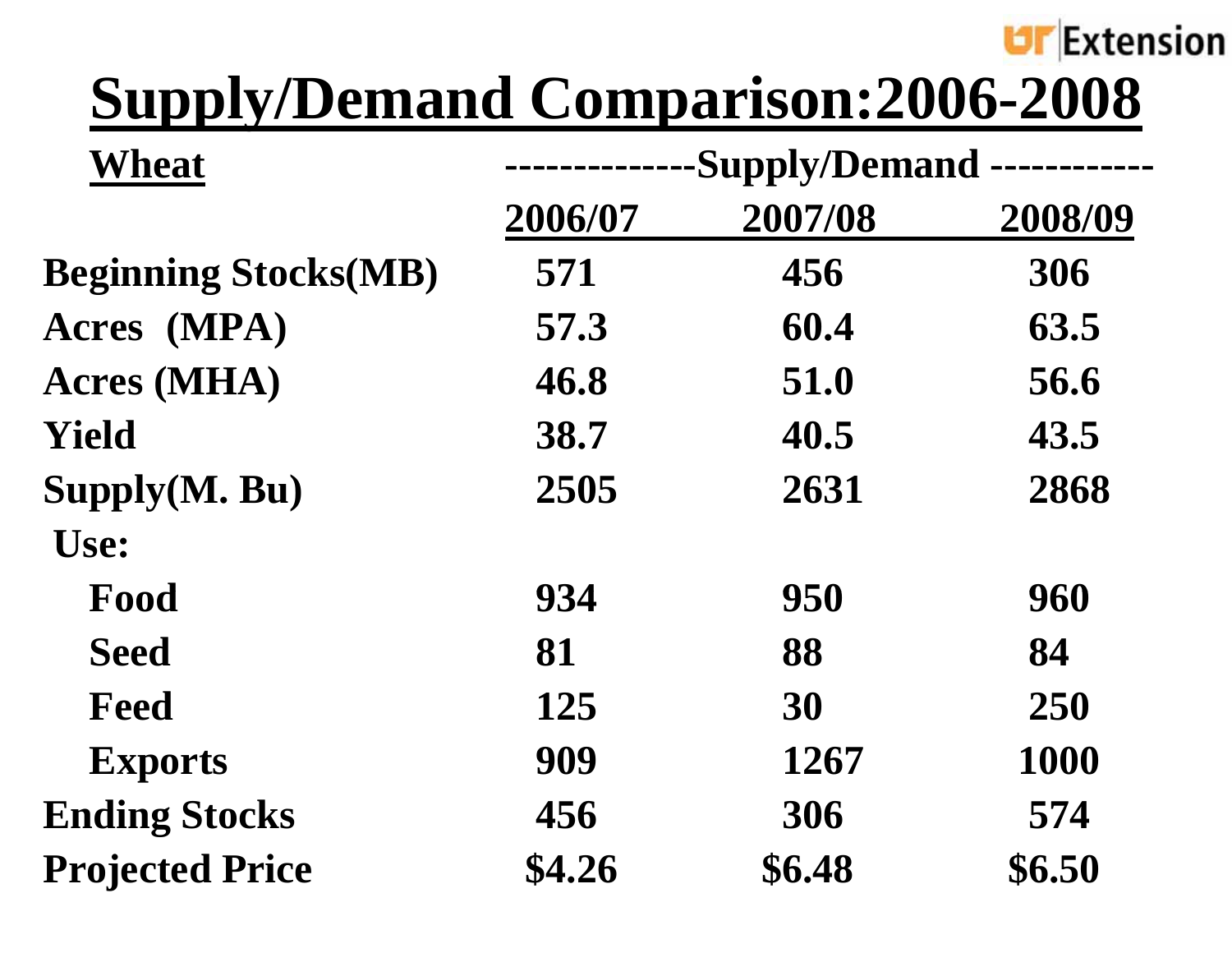

### **Marketing Opportunities: Wheat**

- Cash Forward Contract 2009,  $$5.39 - $5.69$
- 2009 Crop
	- –**Jul 2009 Futures, \$8.19**
	- –**Jul Put Option, \$8.20 for \$1.00**
	- –**Jul Call Option, \$9.20 for \$ .92**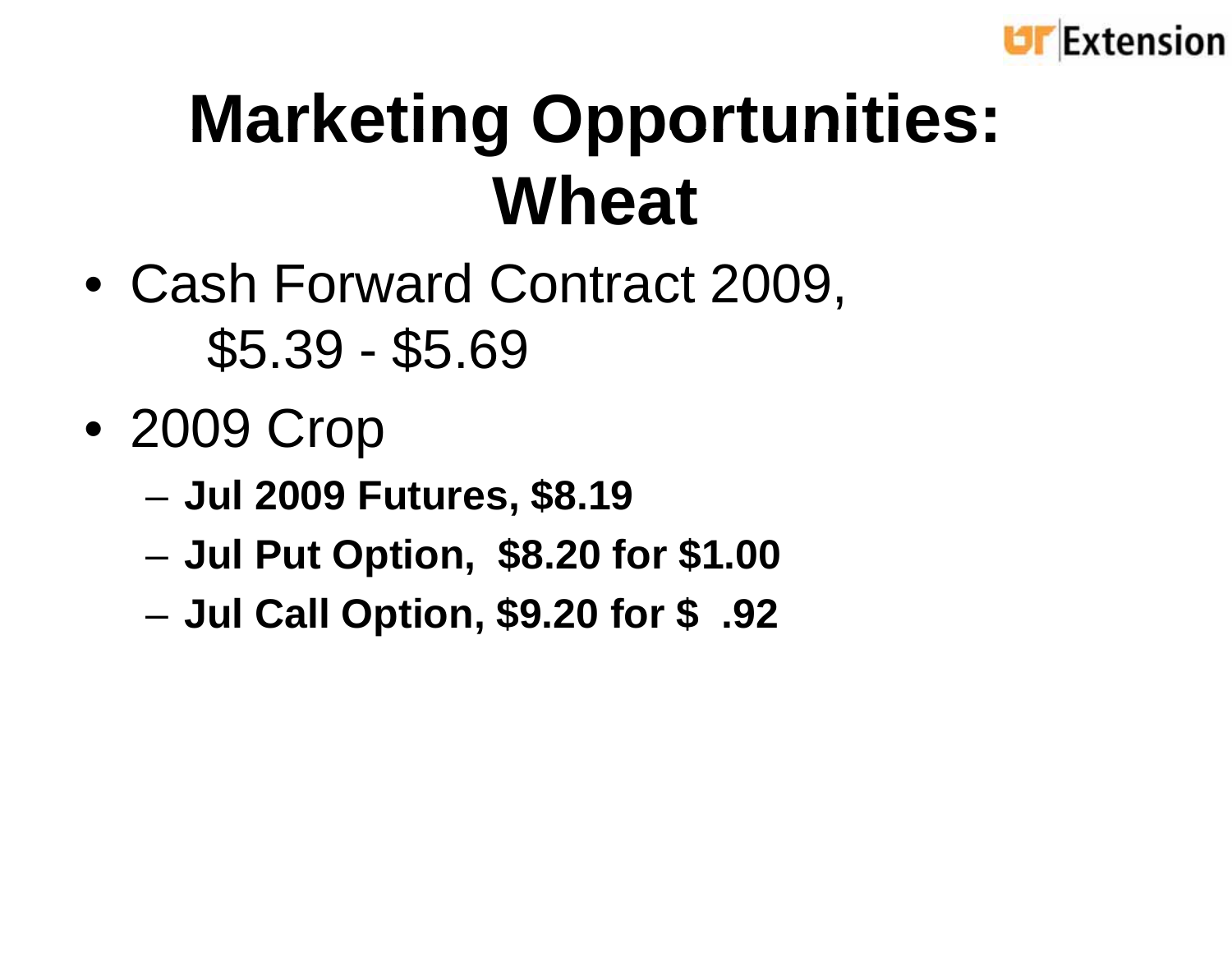

# Input Cost Have Increased

- Nitrogen
- 
- 
- Lime
- 
- 
- Seed
- 

| <b>IIIPUL CUSLITAVE IIIUI GASGU</b> |           |           |
|-------------------------------------|-----------|-----------|
|                                     | From      | Expected  |
|                                     | 07 to 08  | 08 to 09? |
| • Nitrogen                          | $+50\%$   | $+48%$    |
| • Potash                            | $+127%$   | $+65%$    |
| $\bullet$ DAP                       | $+114%$   | $+25%$    |
| · Lime                              | $+22\%$   | $+25%$    |
| · Diesel                            | $+100%$   | $\gamma$  |
| • Chemicals                         | $+3 - 5%$ | $+25%$    |
| · Seed                              | minimum   | $+25%$    |
| • Land                              | $+$ ?     |           |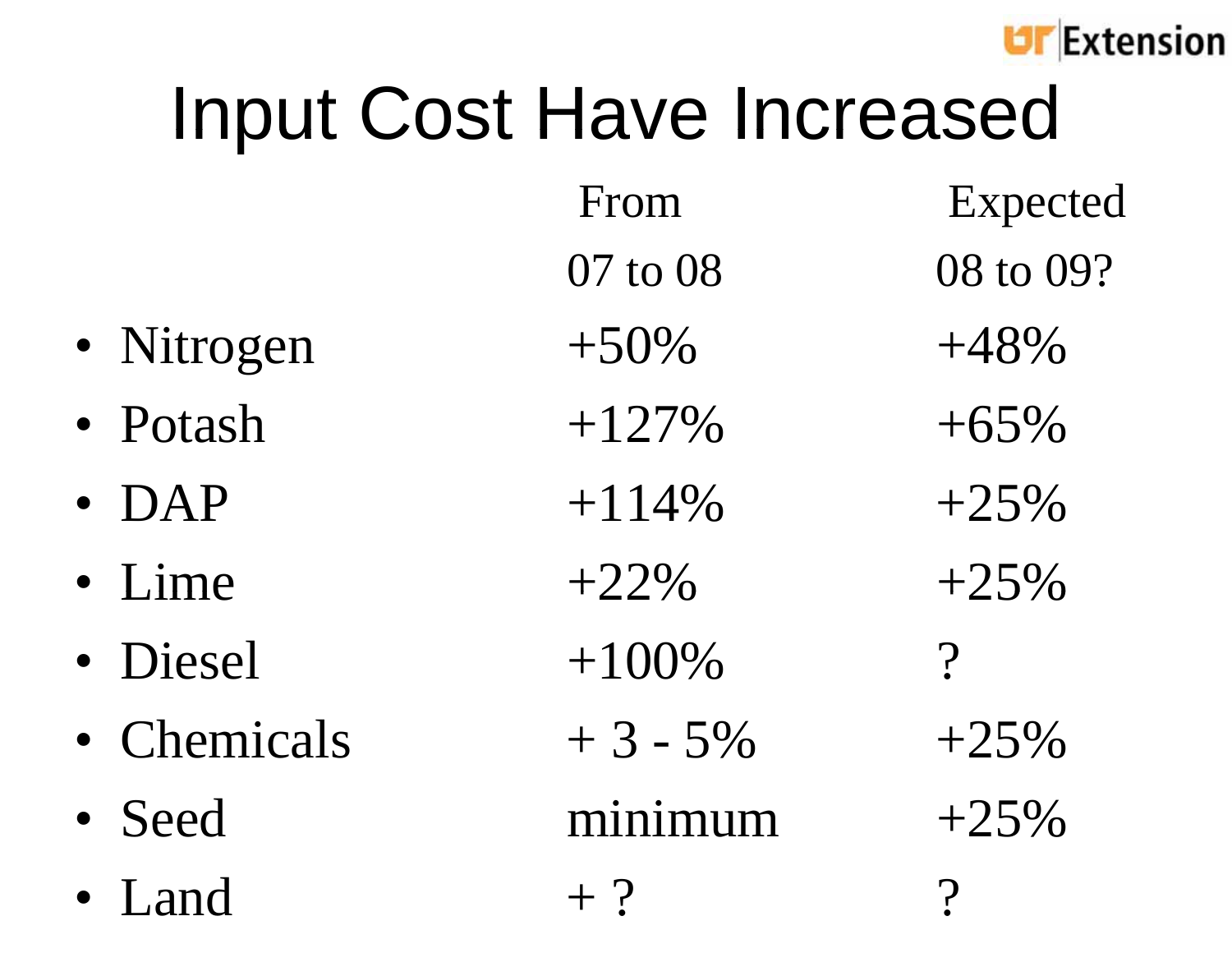

# Input Cost Expected to Increase

- Cotton  $+31\%$
- Corn
- Milo
- Soybeans +57%
- Wheat  $+56\%$   $+17\%$

From  $+31\% +20\%$  $+63\%$   $+28$  $+52\%$   $+25$ 

- xpected
- 07 to 08 08 to 09 ?
	-
	-
	-
	- $+15%$
	-

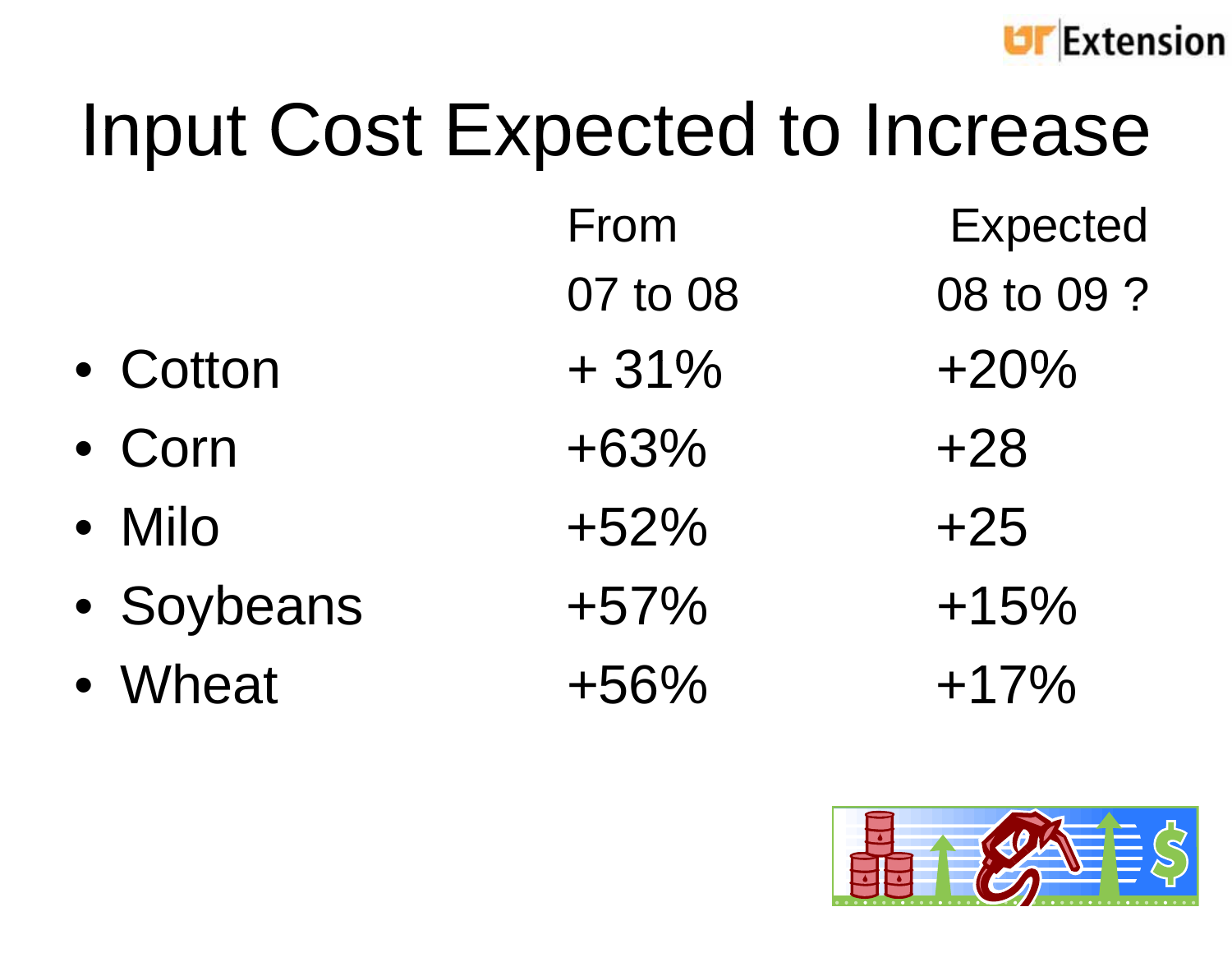

## Wheat Production Costs

Variable Expenses Cost per Acre Seed & Treatment  $$54.00$ Fertilizer(includes lime) \$161.00 Chemicals \$ 24.00 Fuel & Repairs \$ 55.00 Operating Interest  $\qquad$  \$ 12.00 Total Variable Expenses **\$ 306.00**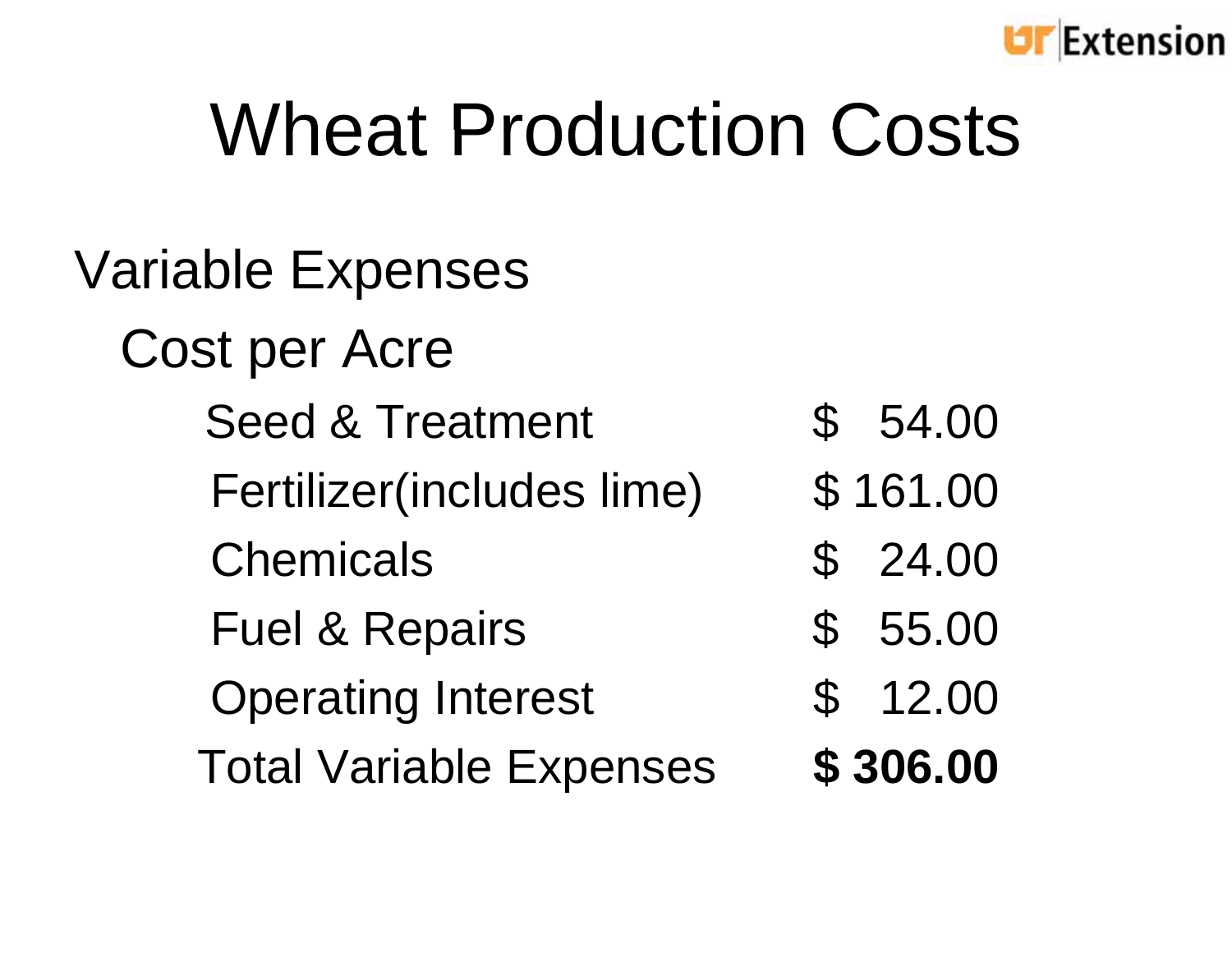

### Wheat

#### How does wheat compare to other crops?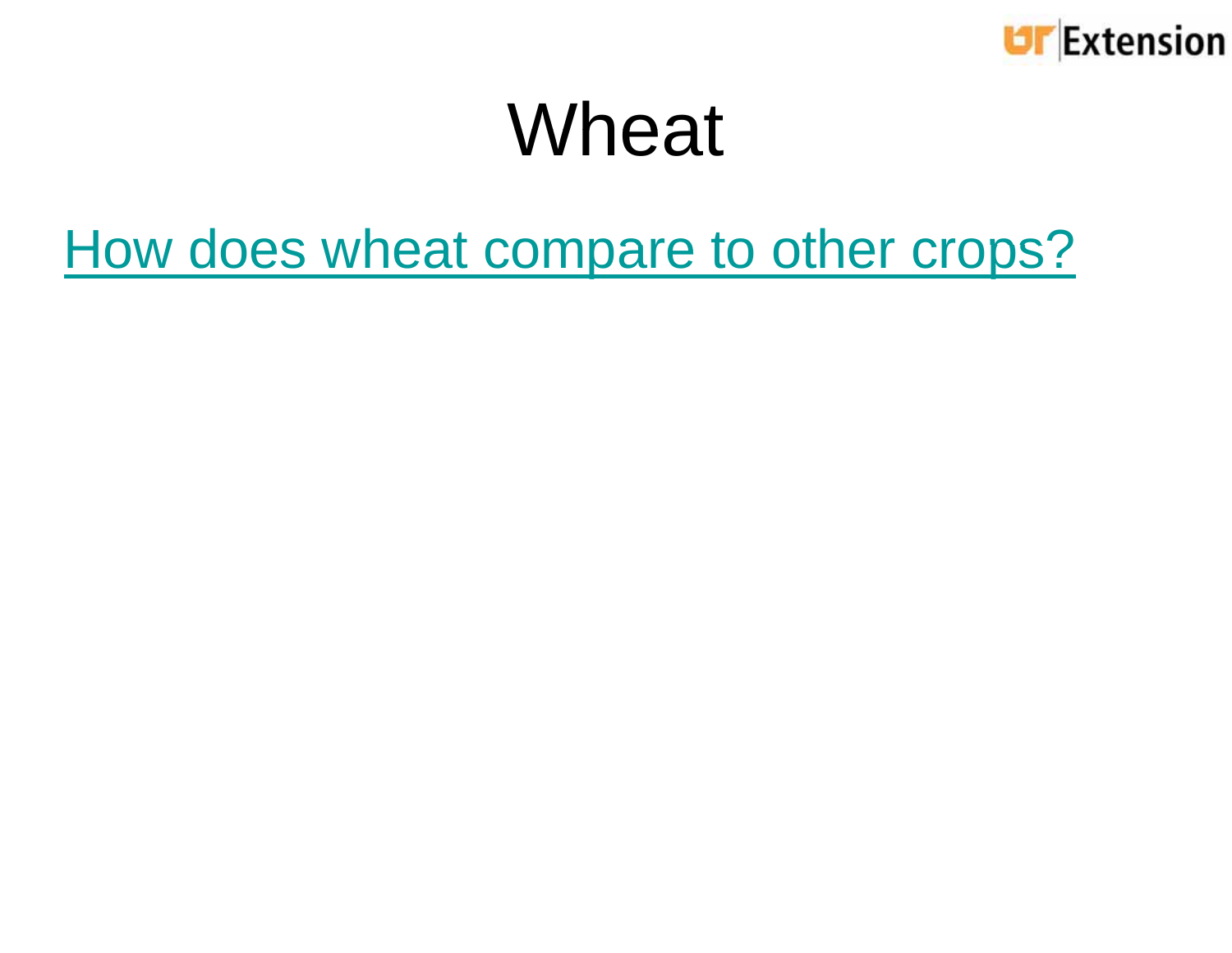

## **Observations**

- Above average production needed for sustained profitability.
- Marketing is trickier due to increasing input costs.
- Watch for opportunities for lower input costs plan ahead.